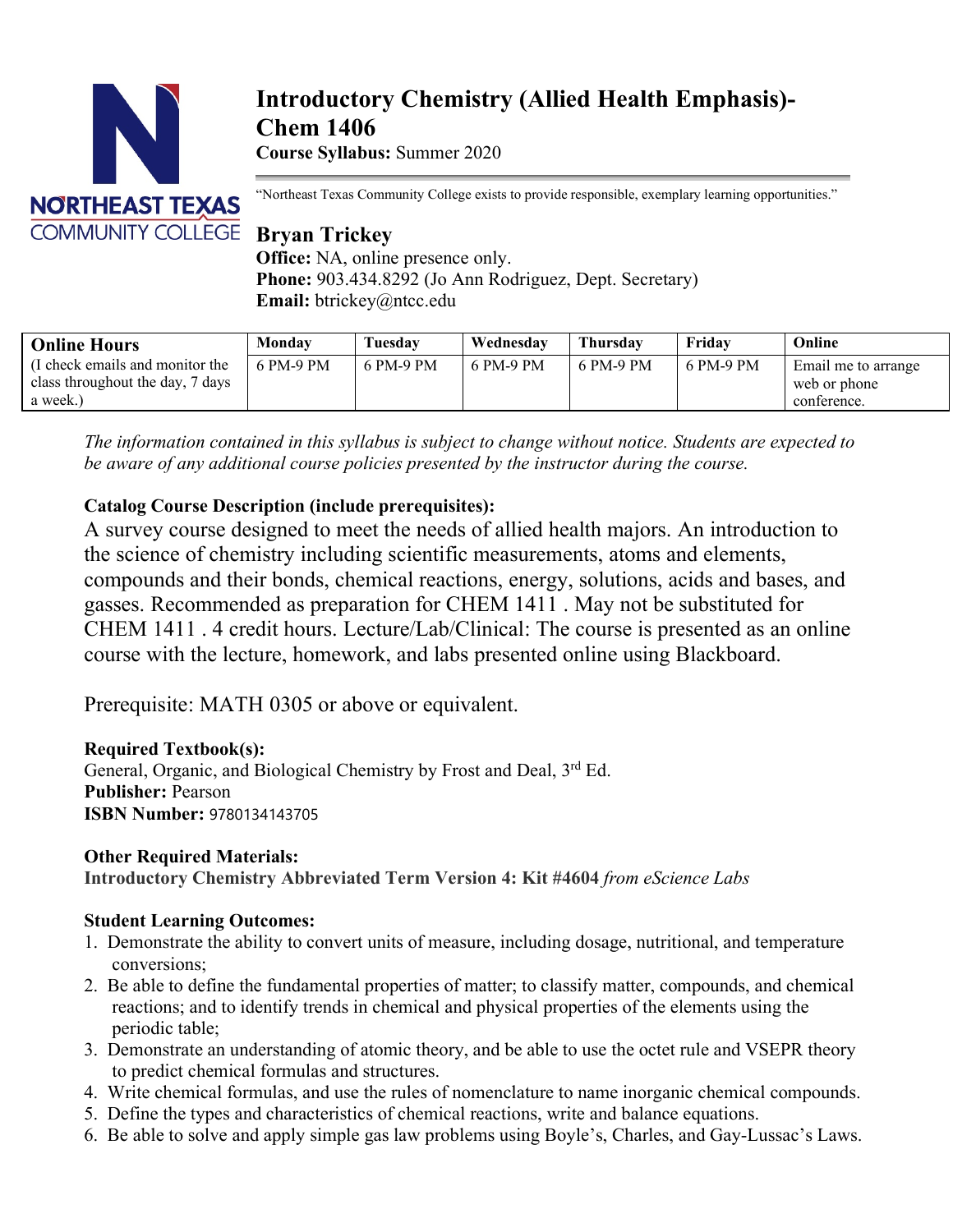- 7. Be able to solve chemical equations for solution formation and solution concentration.
- 8. Identify strong acids and bases, conjugate acid/base pairs including the effect of concentration on equilibrium using LeChatelier's Principle.
- 9. Be able to calculate pH and/or hydronium ion concentration.
- 10. Be able to distinguish organic from inorganic compounds, identify functional groups and name simple organic compounds.
- 11. Be able to identify the fundamental structure and function of carbohydrates, lipids, proteins and nucleic acids and their building blocks.
- 12. Demonstrate safe and proper handling of laboratory equipment and chemicals.
- 13. Carry out experiments and experimental work completely and accurately and calculate, interpret and communicate experimental results clearly in lab notebooks or written reports.

## **Lecture:**

This online course is meant to cover the same concepts and topics covered in the traditional face-to-face introductory chemistry course. The textbook and the online learning system called

"MasteringChemistry" are essential to this course. "MasteringChemistry' provides simulations, tutorials, visualization to key topics as well as practice to reach mastery through problems and questions.

The following schedule provides a brief outline of the scope and sequence of the course:

Week 1: Introduction, login to "Mastering Chemistry", introduction to lab safety and lab procedures.

- Week 2: Atoms and isotopes, radioactivity, nuclear changes, lab over data analysis and graphing. Electrons in atoms, octet rule, using the mole, covalent bonds and VSEPR.
- Week 3: Representing organic compounds, functional groups, nomenclature of organic compounds, isomers, periodic trends(lab).
- Week 4: Thermodynamics, kinetics, types of chemicals reactions, investigating atoms and atomic theory (lab).
- Week 5: Classes of carbohydrates, stereochemistry of monosaccharides, electron configuration and bonding(lab).
- Week 6: Types of attractive forces, gas laws, liquids and solids, dietary lipids, valence shell electron pair repulsion(lab).
- Week 7: Factors affecting solutions formation, electrolytes, concentration, dilution osmosis and diffusion, chemical reactions(lab).
- Week 8: Identifying and naming acids and bases, equilibrium constants, weak acids/bases and pH. Components and formation of nucleic acids, DNA, RNA and protein synthesis, acids/bases and the pH scale(lab).

Week 9: Metabolism and nucleotides, digestion chemistry,

Week 10: Citric acid cycle, electron transport and ATP production.

Week 11: Final Exam

## **Evaluation/Grading Policy:**

Evaluations will be based on homework utilizing MasteringChemistry, lab assignments conducted at home using the eScience lab pack, chapter exams and a comprehensive midterm and final exam. The percent break down is as follows:

| Mastering Chemistry assignments (homework) | 25% |
|--------------------------------------------|-----|
| <b>Chapter Exams</b>                       | 15% |
| Labs                                       | 20% |
| Midterm Exam                               | 20% |
| Semester Exam                              | 20% |
|                                            |     |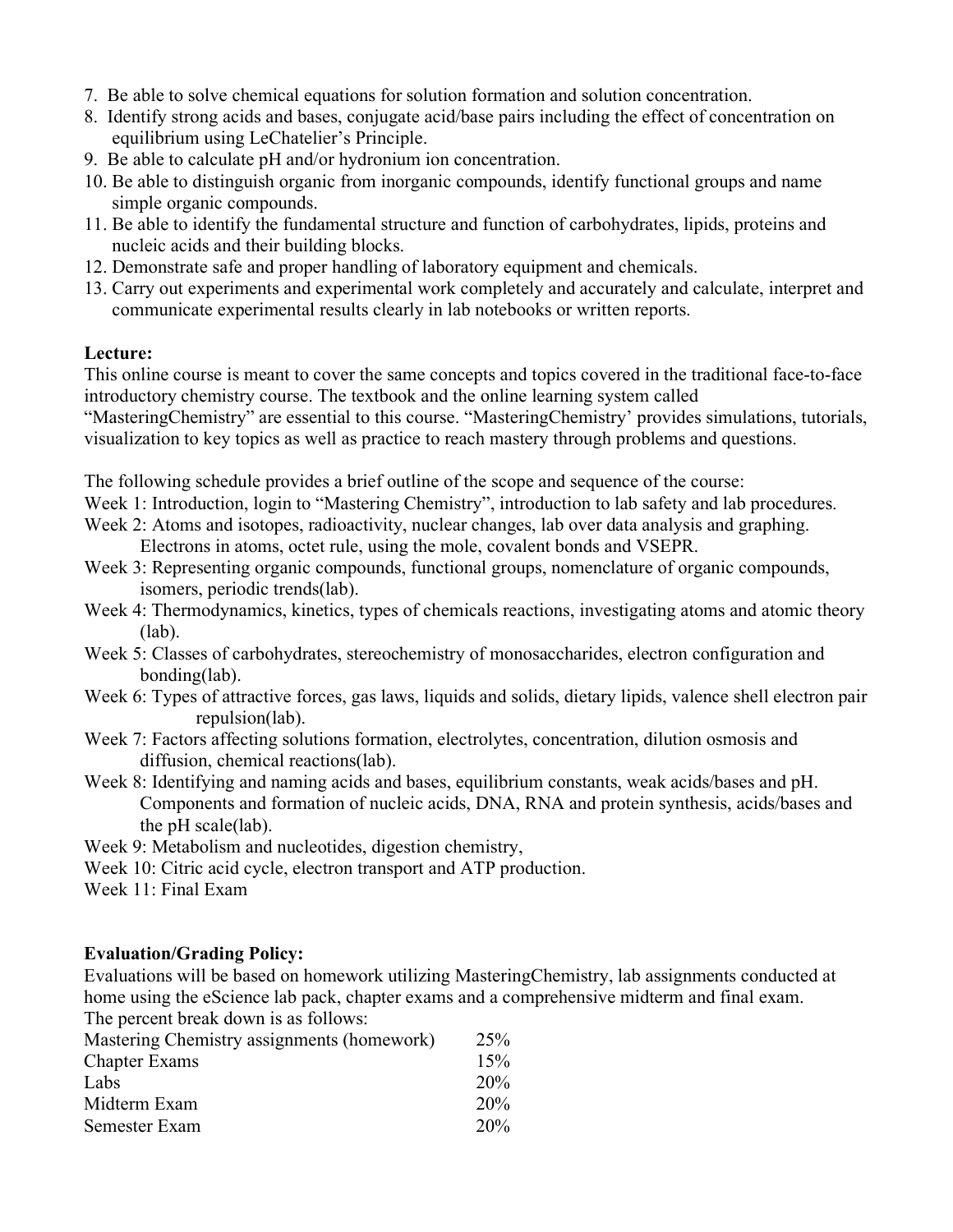A final grade for the course will be based on the following scale:

| Grade         | % of Total Points |
|---------------|-------------------|
| A             | 90 to 100         |
| <sup>B</sup>  | 80 to 89          |
| $\mathcal{C}$ | 70 to 79          |
| D             | 60 to 69          |
| F             | $0$ to 59         |
|               |                   |

#### **Tests/Exams:**

- Chapter exams are assessments of a student's mastery of topics covered in assigned chapters. Students should use these exams as feedback for progress in the course and readiness for the mid-term and final exam. Chapter exams are found in Blackboard and are taken without supervision.
- The midterm and final exams are proctored exams meaning students must take these exams under a supervised setting

Student's have three options for taking proctored exams-

#### **Using a test center**

NTCC's testing center is located on the main campus of NTCC in the Student Services Building. The hours of the testing center are: Monday—Thursday 8:00 a.m. to 6:00 p.m. and Friday 8:00 a.m. to 12:00 p.m. If a student does not reside near NTCC's service center they may choose to take these exams at another college test center. If you opt to use an alternate test center you will be required to contact the instructor with test center contact information including physical address, email, and a phone number. I will contact the test center to determine if it will be acceptable. Please be aware that it will be your responsibility to find this alternate test center and that they may charge a fee for this service.

## **Using Respondus Monitor**

Respondus monitor uses a web cam to monitor students as they work on proctored exams. If your computer has a web camera you may also opt to take these proctored exams using a service called "Respondus Monitor". A one time fee of \$10 allows you to be monitored at home while you are completing proctored exams. More information is available in Blackboard concerning this service.

**Other**-If the first two options are not available students should contact the instructor to make alternative arrangements.

#### **Labs:**

Lab is an integral part of the chemistry class. Computer based virtual labs are useful, but they fail to provide the true hands on experience that comes with the traditional chemistry laboratory. To overcome this obstacle students will purchase and use a home lab pack for experiments. This lab pack from eScience Lab (Introductory Chemistry abbreviated term Ver 4 Kit 4606) adds some expense but it allows the student to complete all course requirement at home without physically meeting to complete lab work.

## **Homework:**

Homework will be assigned and graded utilizing an online delivery system separate from blackboard called Mastering Chemistry. Homework assignments will target each section of all chapters that are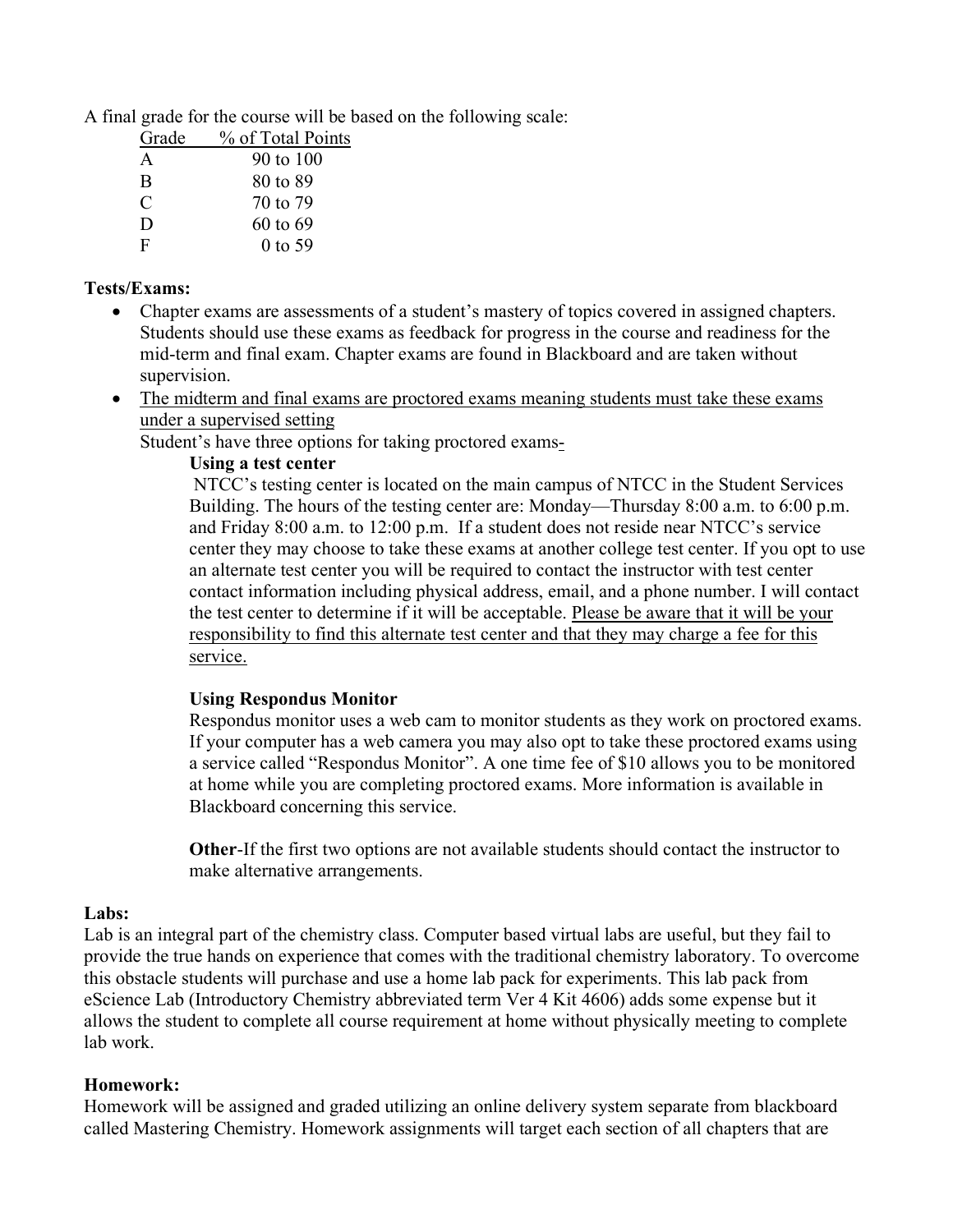covered. Students should read the appropriate sections of the textbook, view the *optional* MasteringChemistry simulations, tutorials, then attempt the *mandatory* MasteringChemistry questions. Each mandatory question set is made up of end-of-chapter questions that must be answered correctly to get credit. Students that do not correctly answer the minimum number of questions for mastery will have unlimited attempts. MasteringChemistry does randomize numbers for problems from one attempt to the next. The student's best grade will be recorded. Students will receive specific instructions on how to access MasteringChemistry from within blackboard.

#### **Other Course Requirements:**

Students will need a scientific calculator. This simply means that the calculator is capable of utilizing scientific notation. This does not have to be a graphing calculator. You will be required to use your calculator on the midterm and semester exams.

#### **Student Responsibilities/Expectations/Deadlines:**

This online course allows you the flexibility of completing assignments at a pace and location of your choosing. If you manage your time, work hard, utilize all available resources and ask questions in a timely manner you will be successful. This will not be the case if you procrastinate or try to fit a weeks worth of assignments into the final two hours before they are due. Due dates for each assignment, lab, exam will be posted within Blackboard. Due dates are necessary to ensure students to work on the course in a timely manner and to give the instructor time to review student work. You are choosing to take this online course which requires a computer and a dependable broadband internet connection however, things happen. If you should have difficulty meeting a due date because of technical issues contact me about an extension. These technical difficulties should be rare. Numerous requests for extensions may not be honored. Assignments not completed by their due dates may result in a grade of zero for that assignment.

The last day to drop the course with a grade of W is **Thursday, July 30, 2020.** If circumstances require you to withdraw from this course, you must do so by that date. It is the **student's responsibility** to initiate the withdrawal with the registrar's office. **Failure to officially withdraw will result in your receiving a grade of F.**

## **NTCC Academic Honesty Statement:**

"Students are expected to complete course work in an honest manner, using their intellects and resources designated as allowable by the course instructor. Students are responsible for addressing questions about allowable resources with the course instructor. NTCC upholds the highest standards of academic integrity. This course will follow the NTCC Academic Honesty policy stated in the Student Handbook."

#### **Academic Ethics**

The college expects all students to engage in academic pursuits in a manner that is beyond reproach. Students are expected to maintain complete honesty and integrity in their academic pursuit. Academic dishonesty such as cheating, plagiarism, and collusion is unacceptable and may result in disciplinary action. Refer to the student handbook for more information on this subject.

#### **ADA Statement:**

It is the policy of NTCC to provide reasonable accommodations for qualified individuals who are students with disabilities. This College will adhere to all applicable federal, state, and local laws, regulations, and guidelines with respect to providing reasonable accommodations as required to afford equal educational opportunity. It is the student's responsibility to request accommodations. An appointment can be made with Shannin Garrett, Academic Advisor/Coordinator of Special Populations located in the College Connection. She can be reached at 903-434-8218. For more information and to